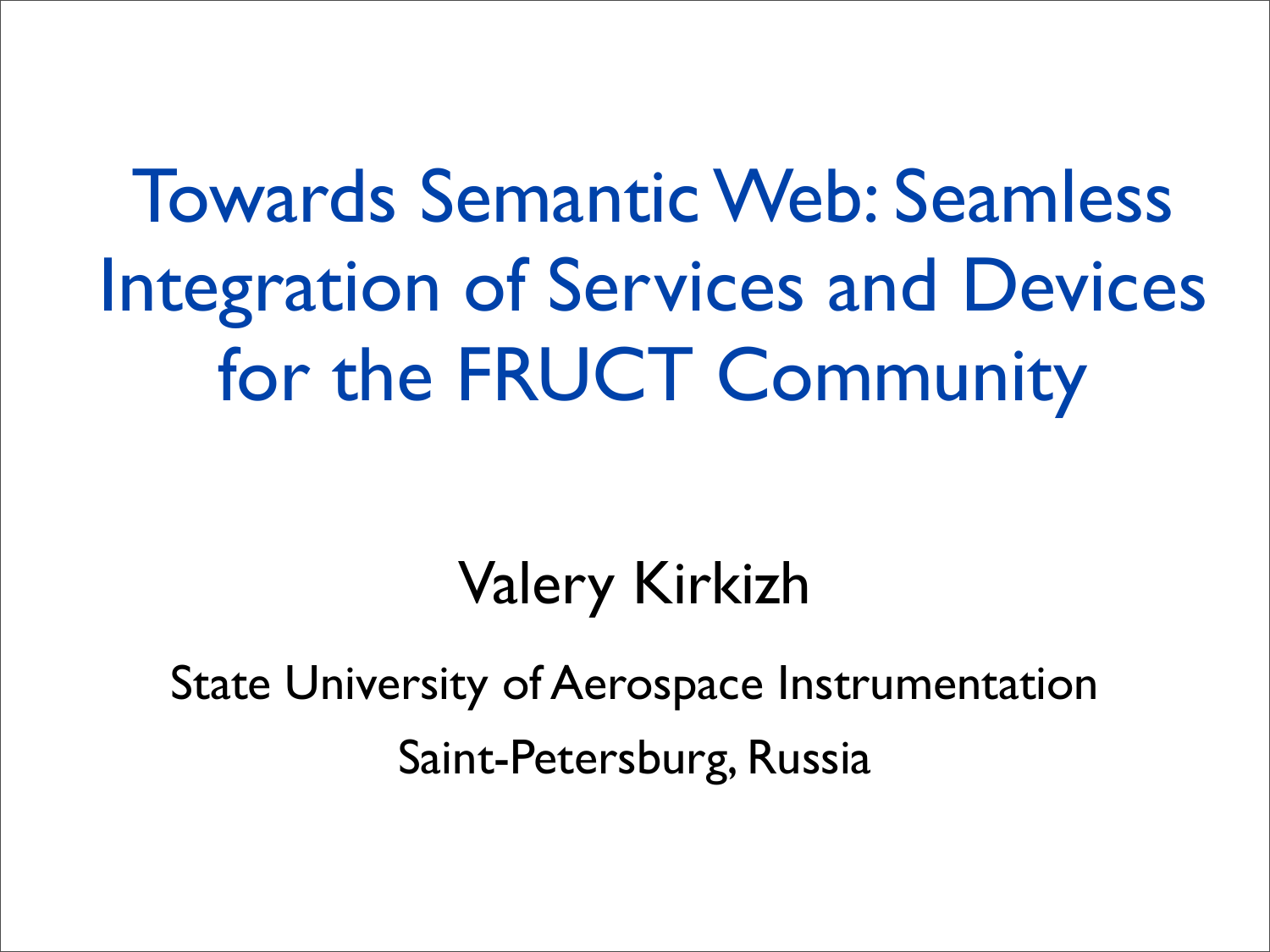# Introduction

- Exponential growth of amount of information created by people
- Exponential growth of applications and web-services number
- Exponential growth of different devices number, including sensors, RFIDs, etc.
- K. Ashton, "That 'Internet of Things' Thing," RFID Journal, 2009.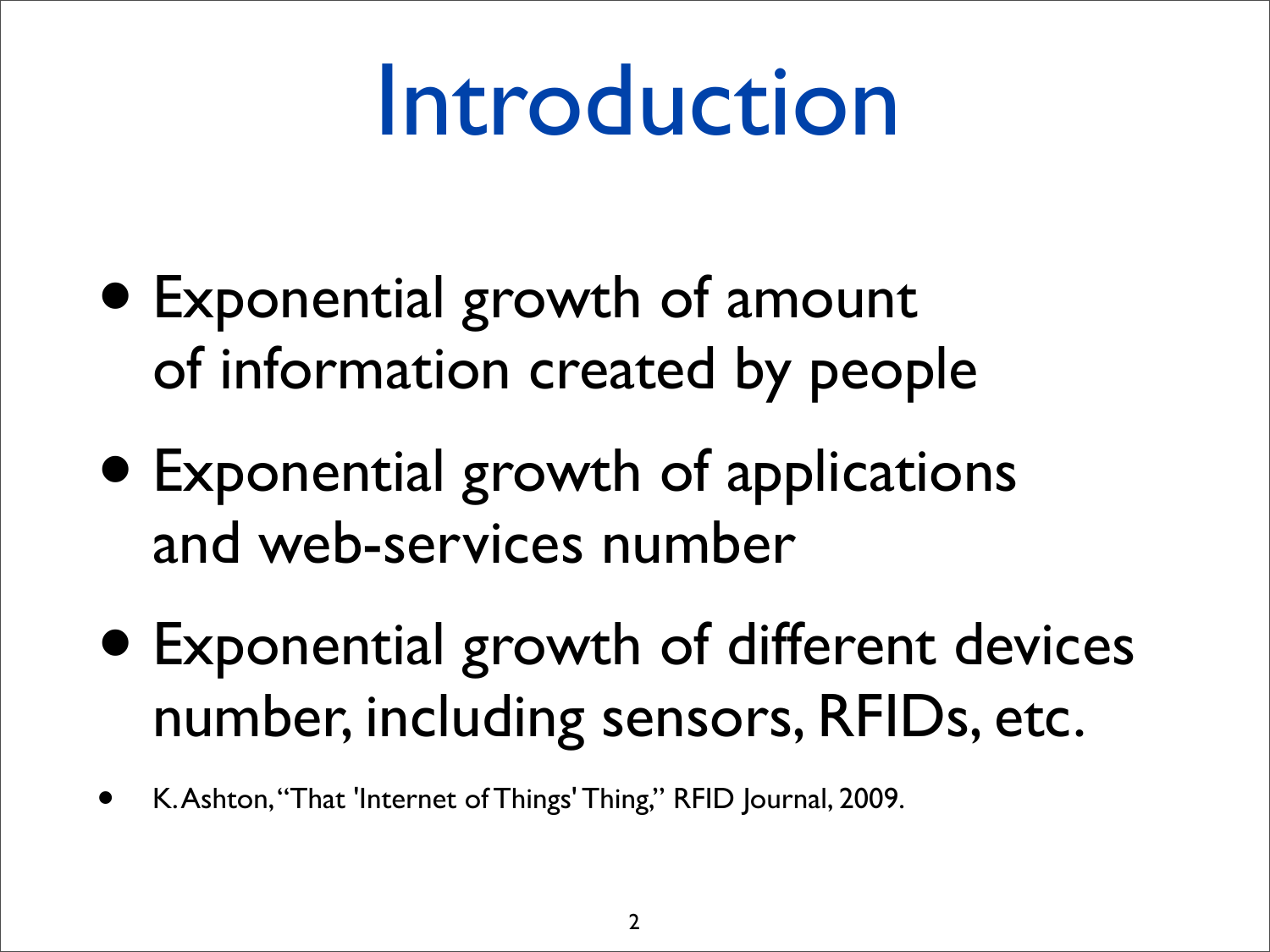# Problem Statement

- Highly diverse heterogeneous environment
- A lot of different dissimilar services, applications, devices
- Necessity to provide an interaction and automatic integration between them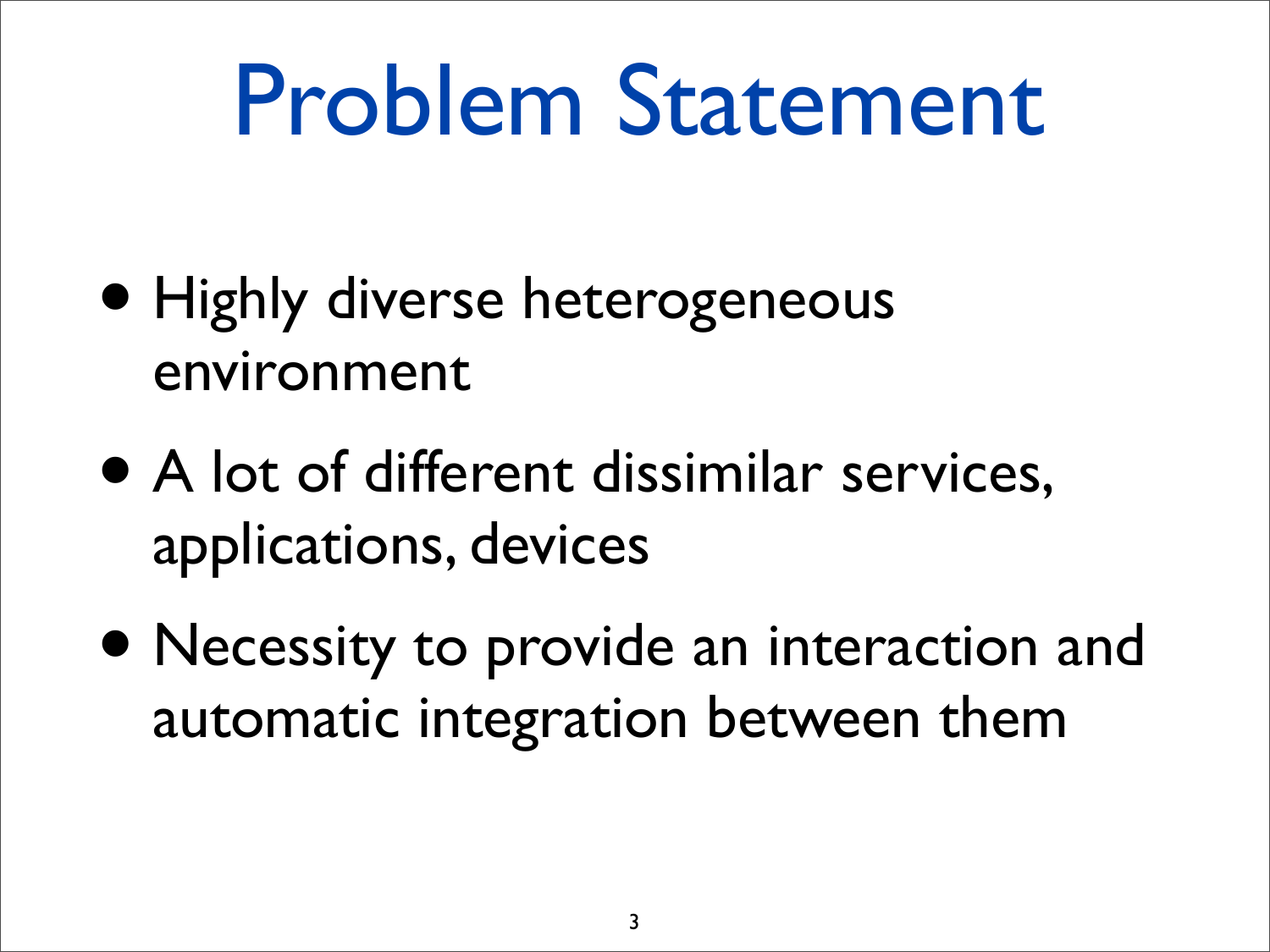# Semantic Web

- Semantic Web an attempt to combine a lot of the disparate technologies and provide a possibility for an automatic integration of the heterogeneous services and applications
- XML, RDF, RSS, FOAF, Microformats
- Bad examples:



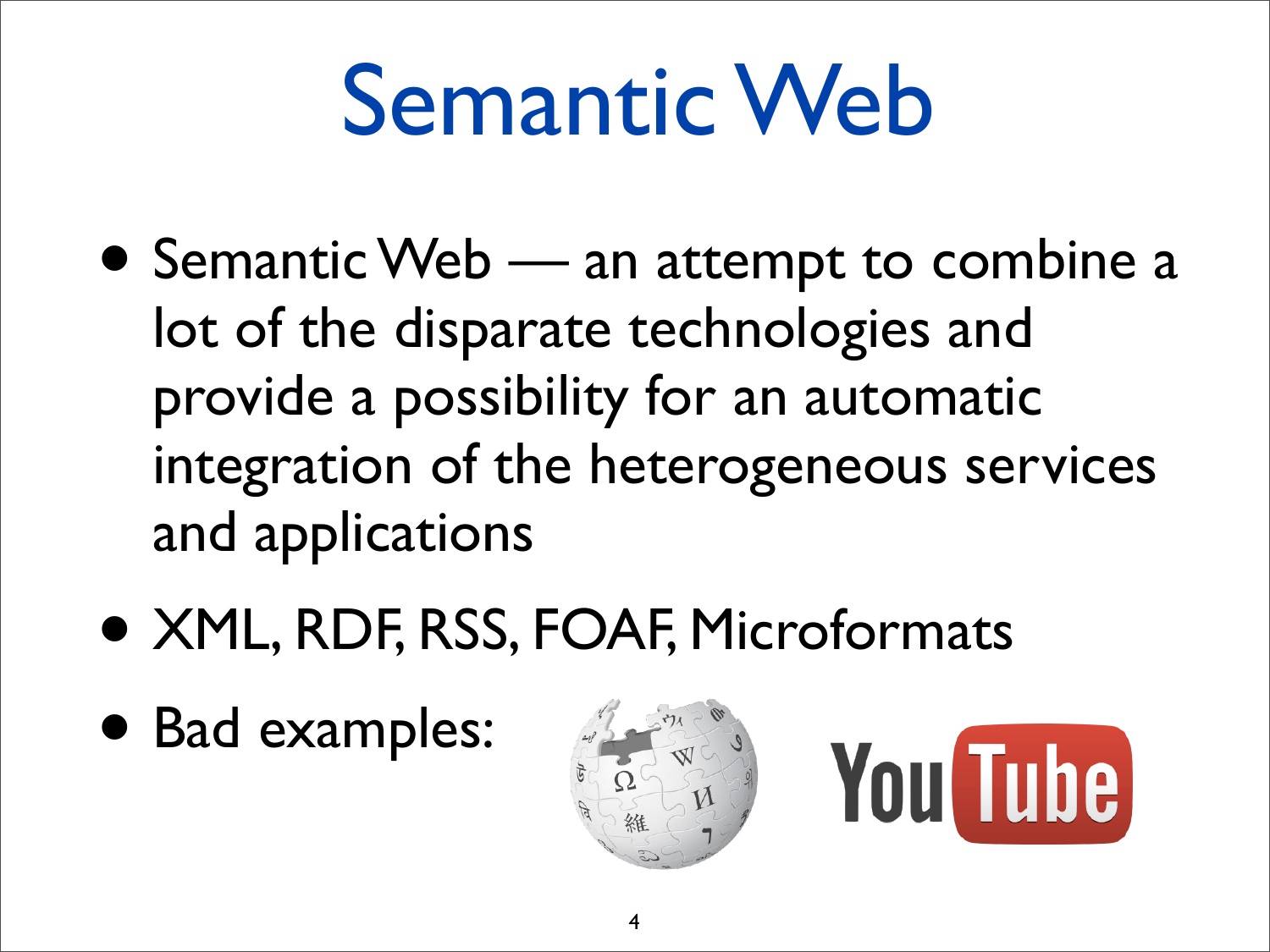## Semantic Web



• I. Herman, "An Introduction to Semantic Web (Tutorial)," 17th International World Wide Web Conference, 2008.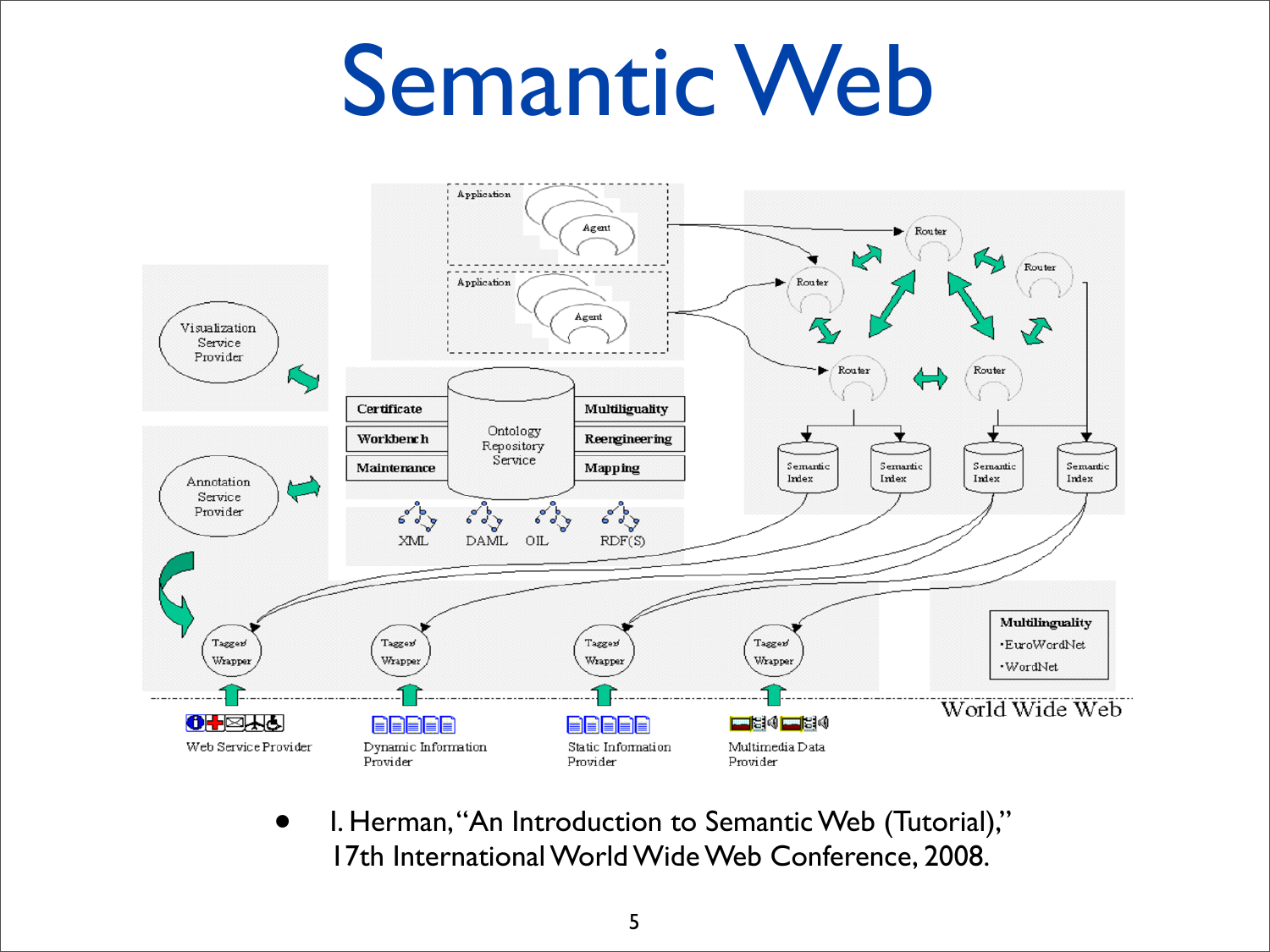# 1. Usage of Central Node

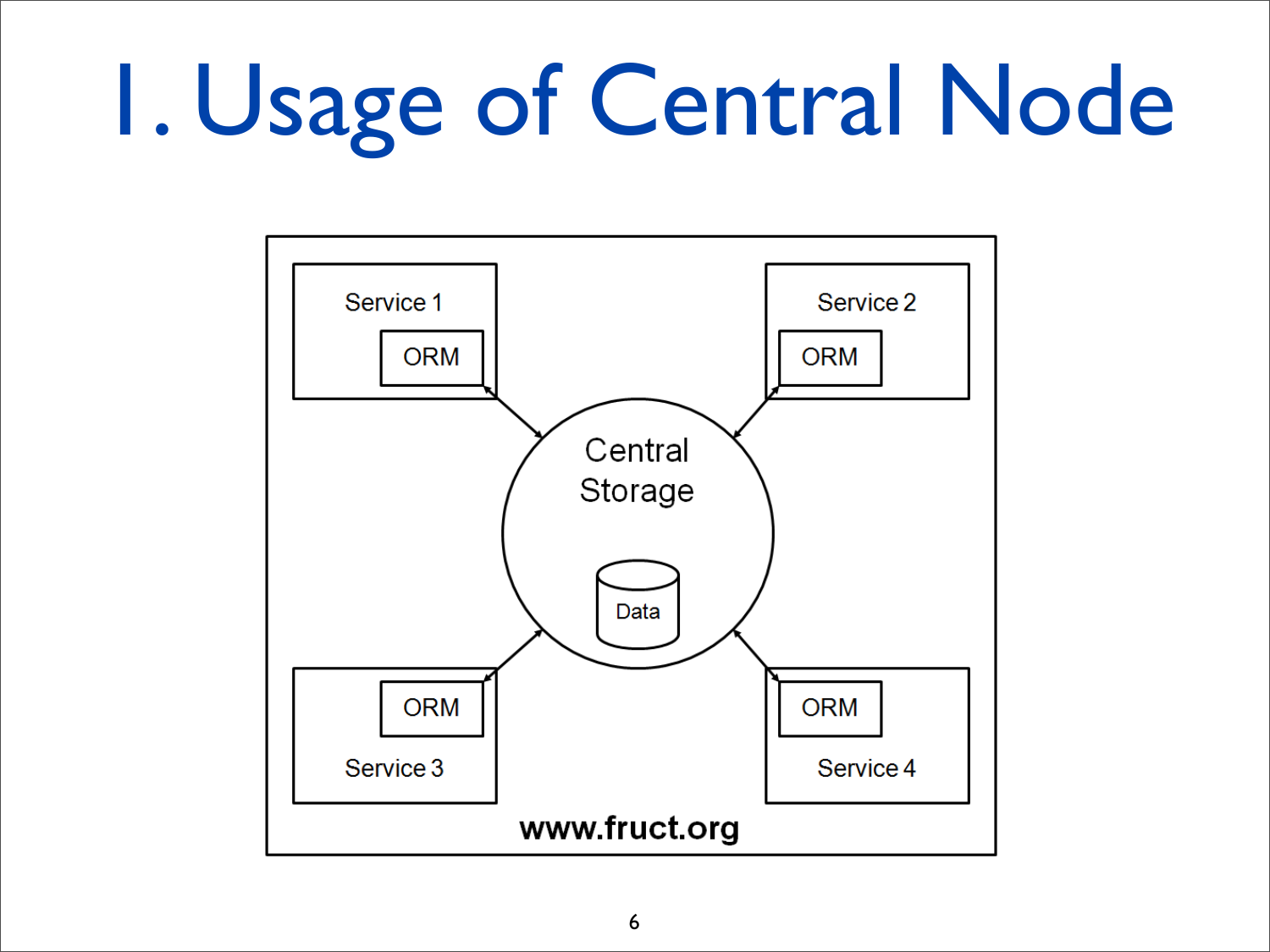### II. Real-time Remote Data Access

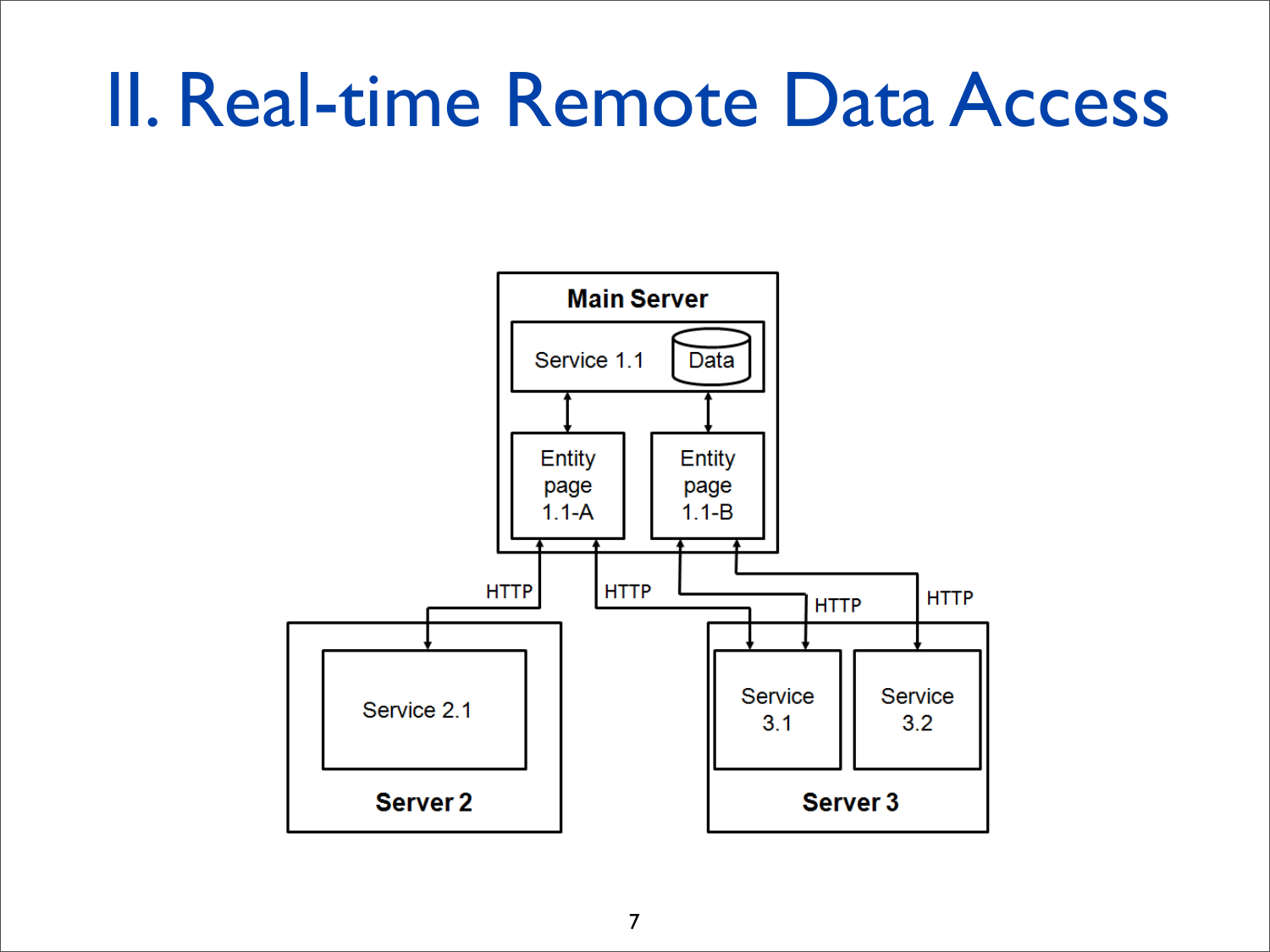#### III. Recurrent Remote Data Access

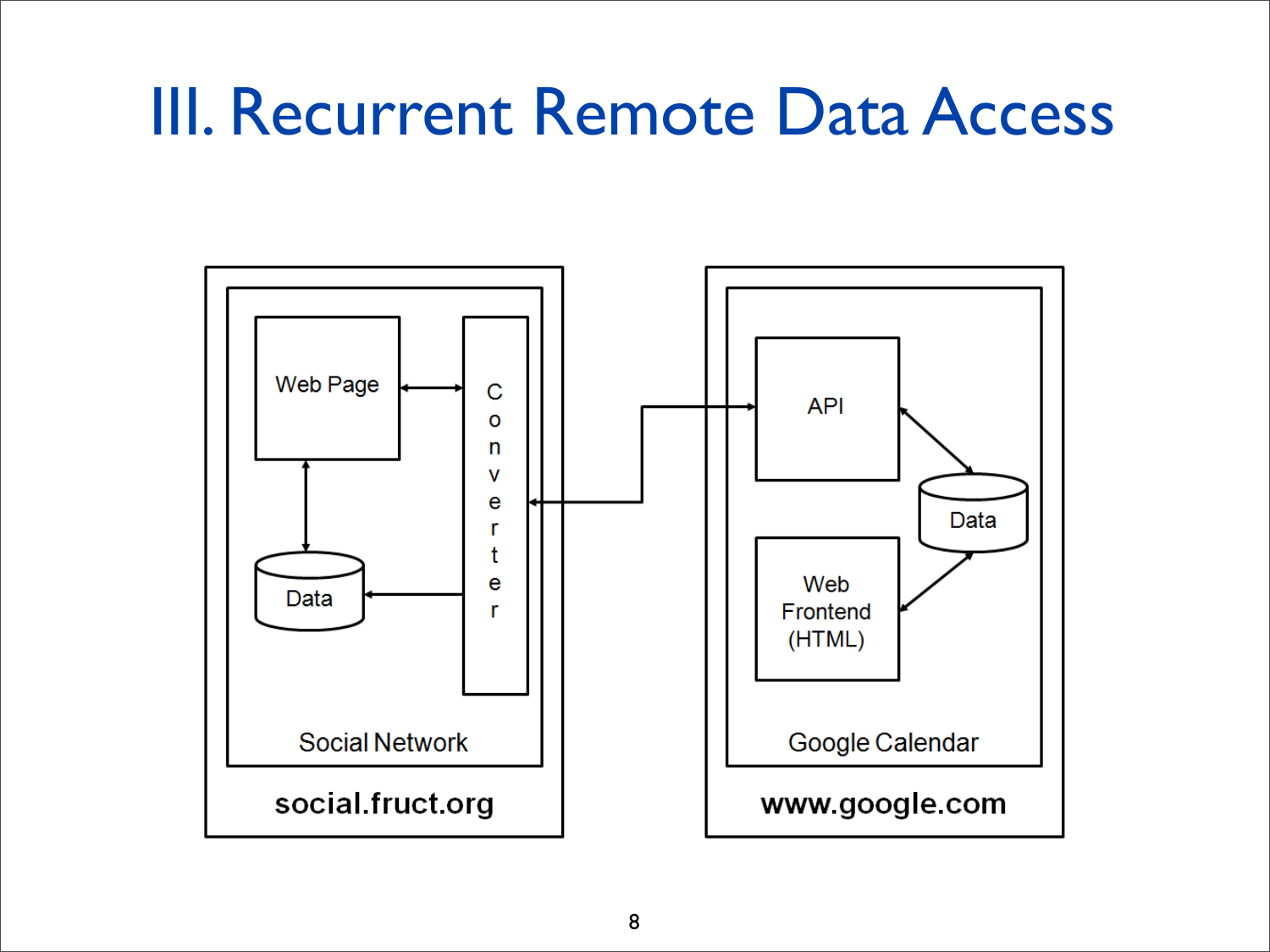#### IV. Reply Parsing from Remote Server

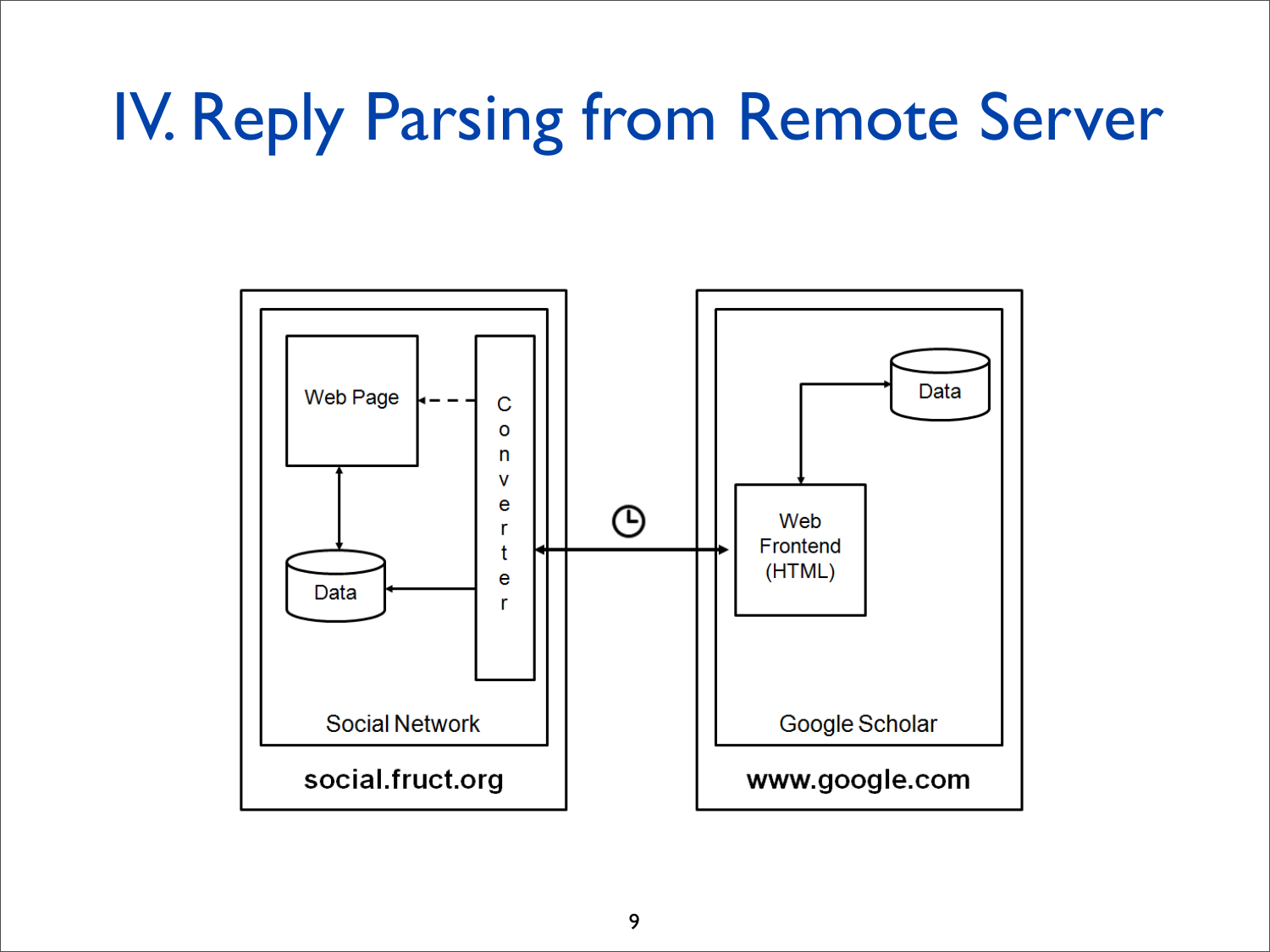Semantic Web Way for Integration of Devices

- Concept «Internet of Things»
- Software services and hardware devices interaction and integration problem
- Semantic web approaches application seems to be right direction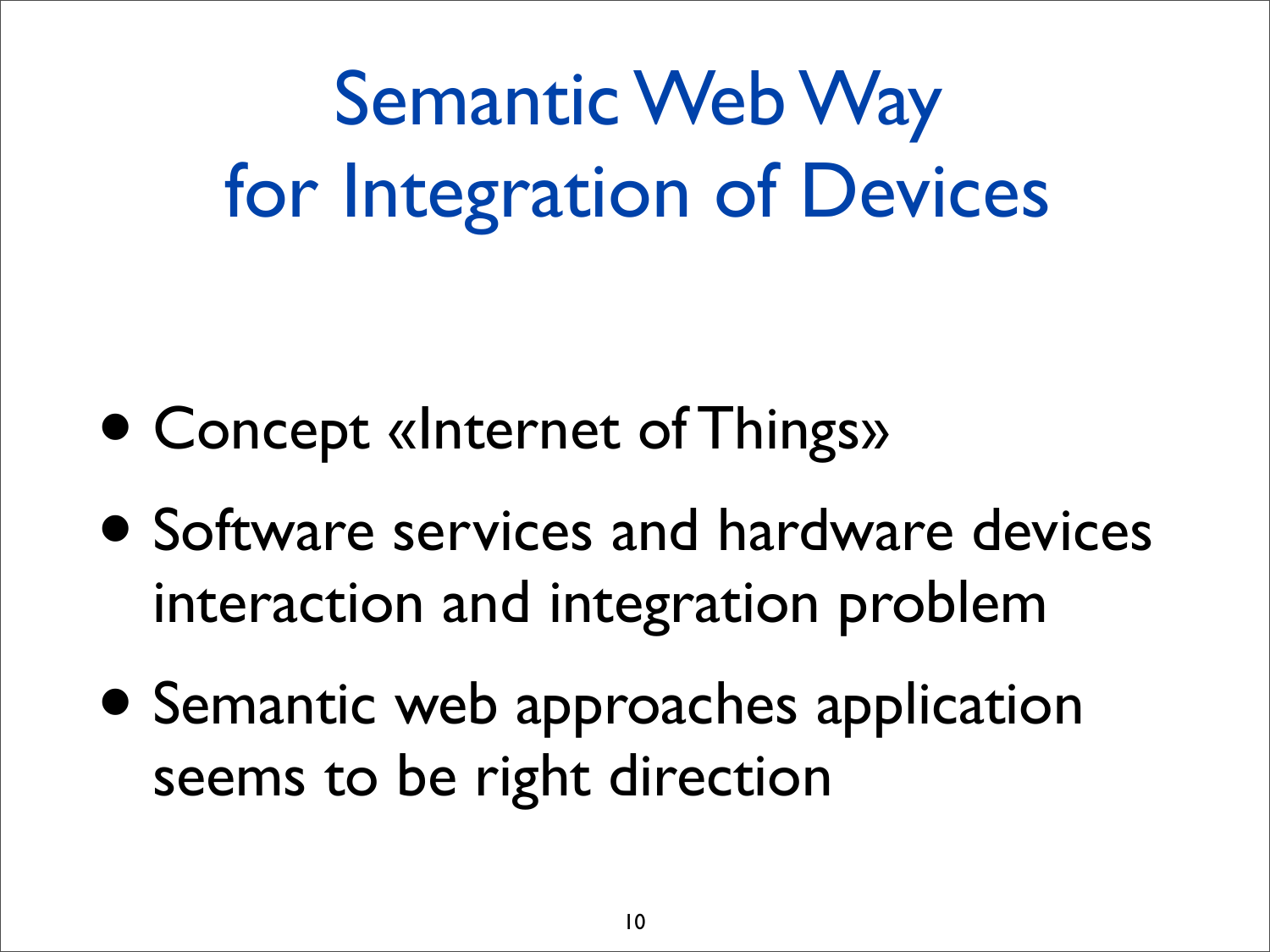### Enhanced Authorization for FRUCT Web Resources

- Standard login and password authentications has many issues with security and usability
- Alternatives: graphical passwords, biometric identification, wireless authentication
- Wireless authentication is most perspective authorization method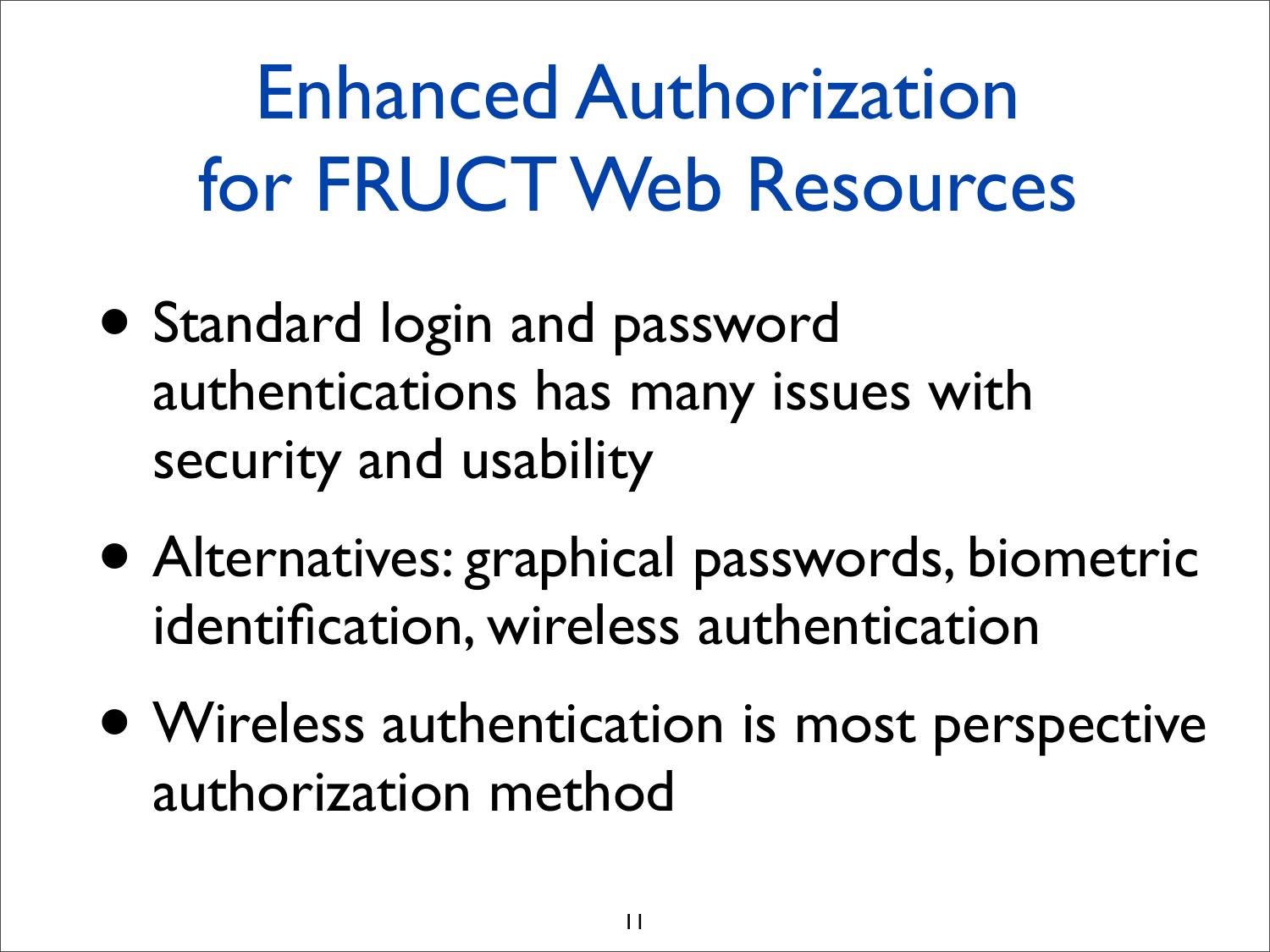# Proposed Solution

- Access to resource depends on proximity of your mobile phone to your computer
- User does not enter any critical data such as password on computer
- Not necessary to change server side
- Not necessary to use special expensive hardware, only mobile phone needed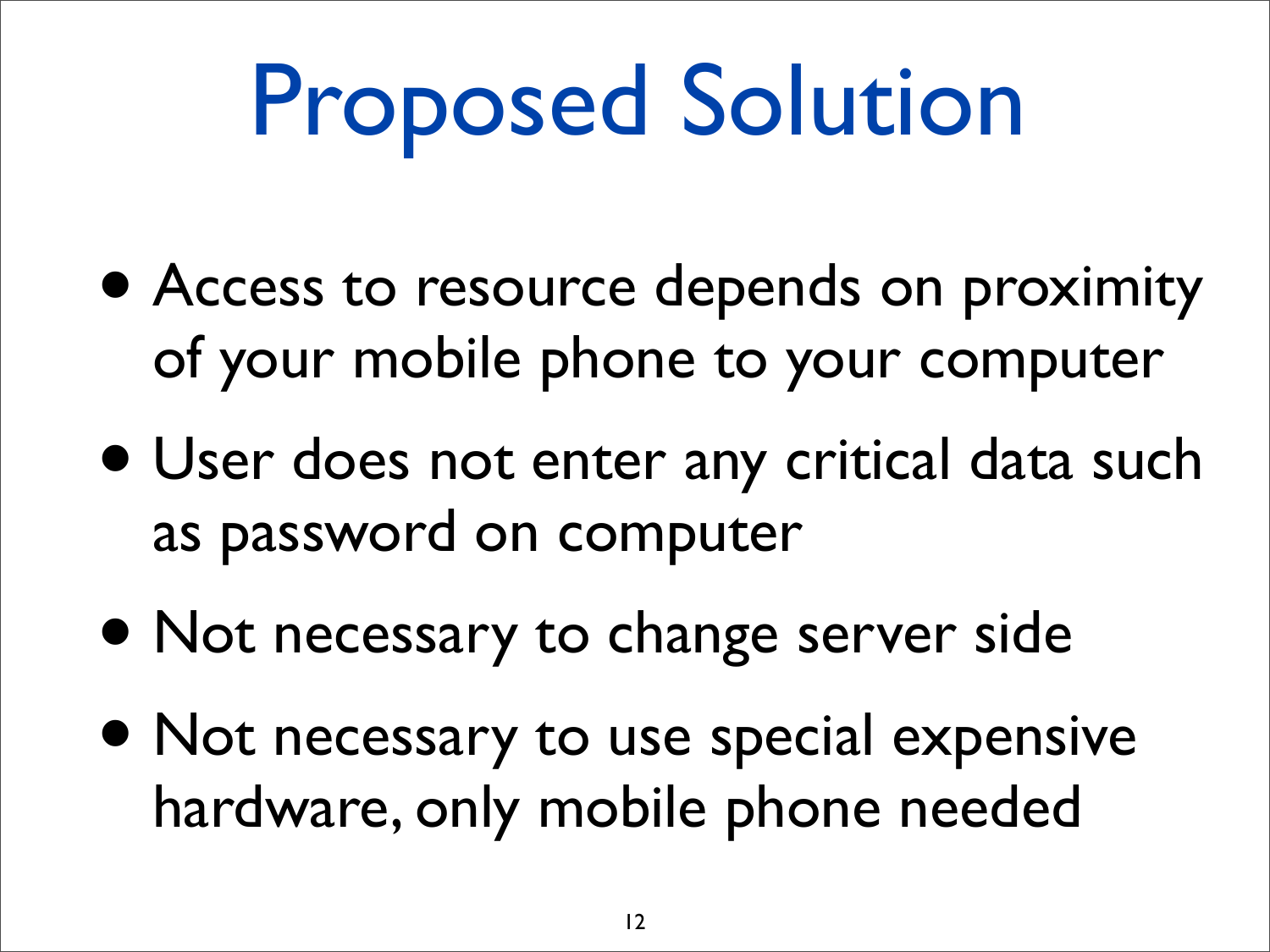## Connection Moment

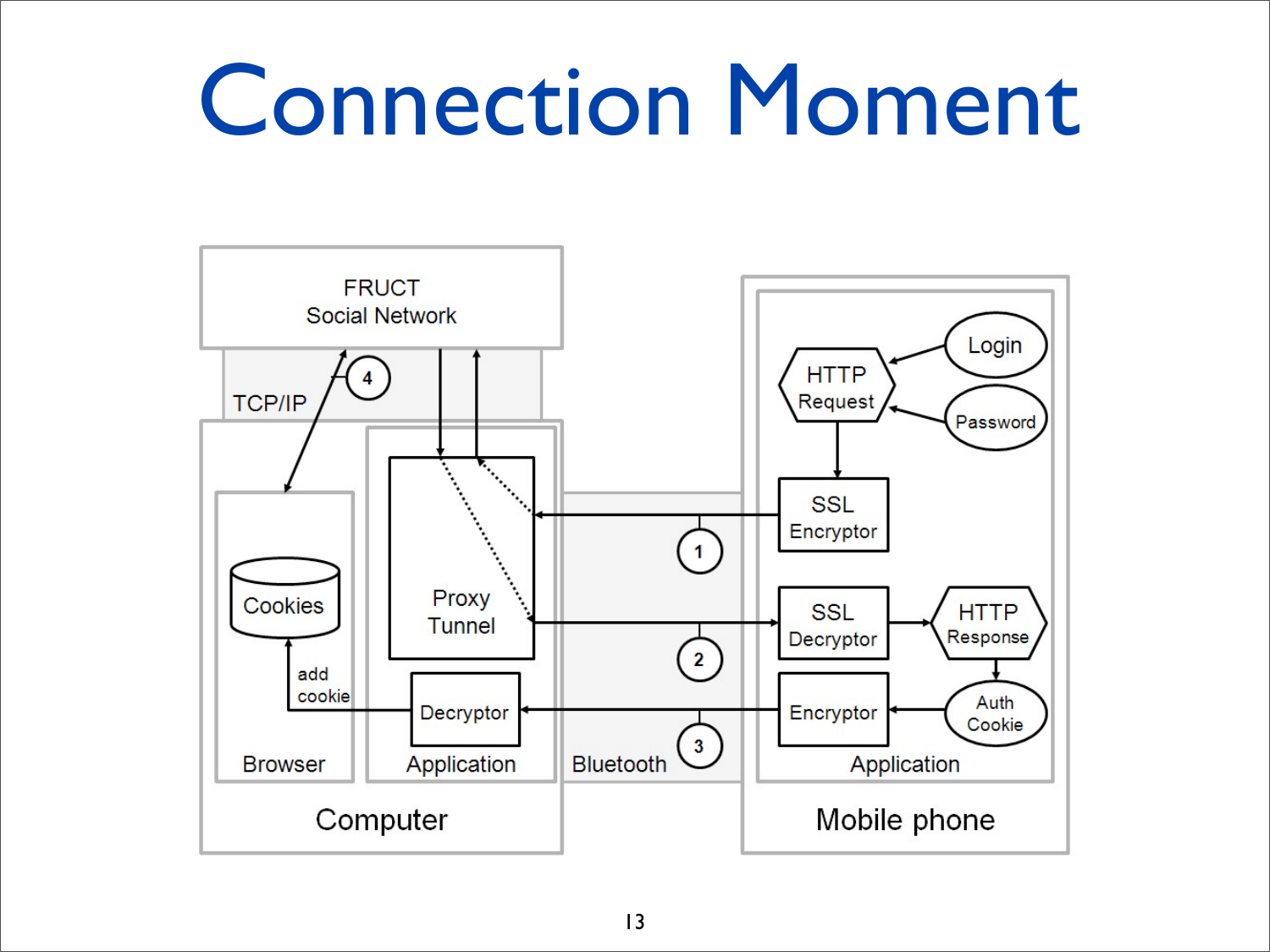# Disconnection Moment